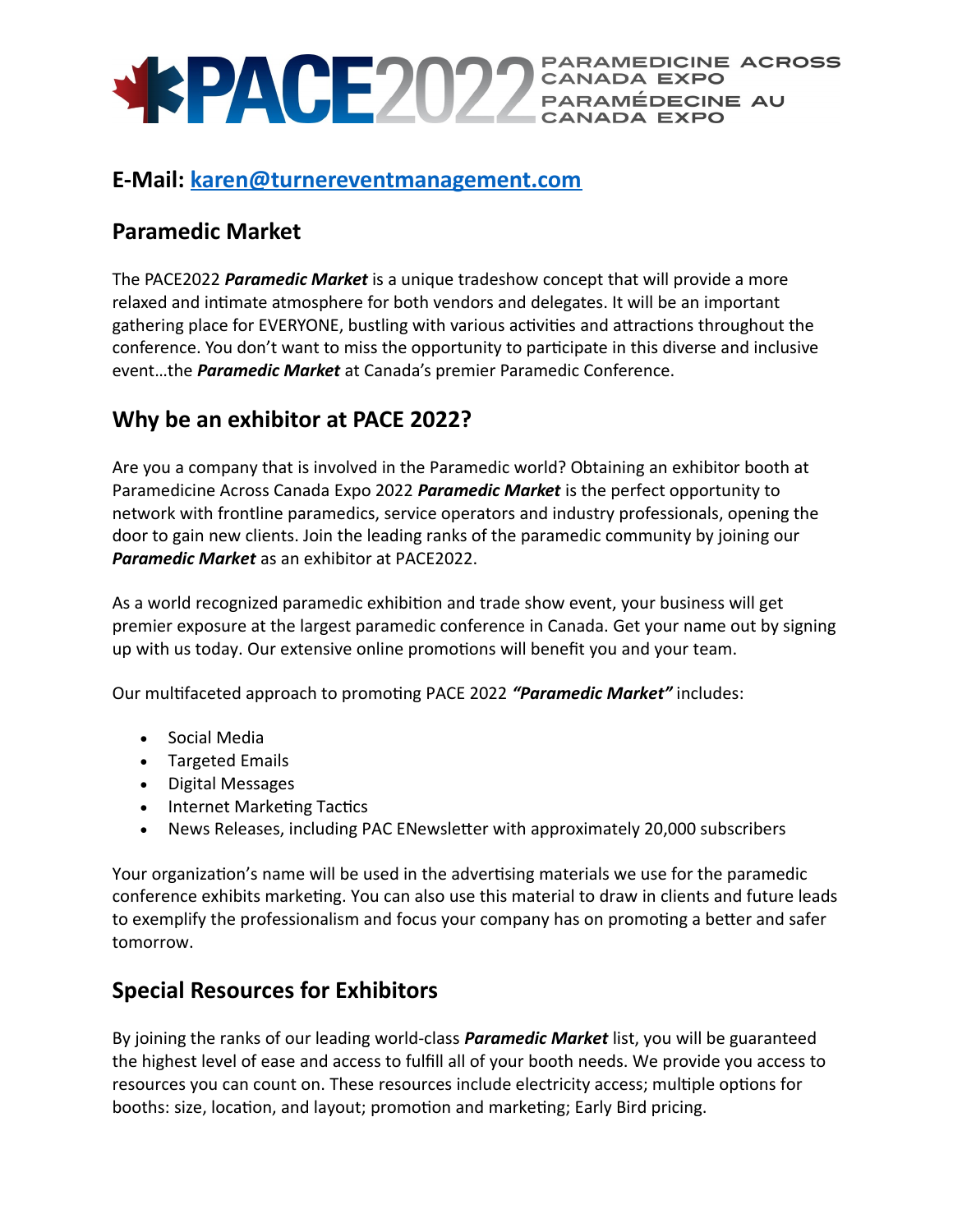

### **Become an Exhibitor Today!**

By signing up early, your team benefits from getting a premium choice on your booth location and size all for the early bird pricing. Contact us today to see how we can help you take your business to the next level by becoming one of our *Paramedic Market* exhibits. Don't let your competitors get the upper hand, take advantage by joining us today and begin gaining new leads, contacts, and sales of your products.

#### BOOTH ASSIGNMENTS

All space will be assigned by the PACE *Paramedic Market* Committee. Booth space will be based on the availability of exhibit space; on a first come basis determined by the postmark date/time of the envelope containing exhibit space payment). The PACE *Paramedic Market* Committee will make every effort to provide the booth location as selected by the exhibitor.

#### EXHIBIT FEES

Early Bird (before June  $1<sup>st</sup>$ , 2022): \$1995 Standard (June  $2^{nd}$ -Aug  $1^{st}$ , 2022): \$2300 Late (Aug 2nd – Sept 2nd, 2022): \$2500

#### EXHIBIT FEES INCLUDE:

- 10'w x 8'd in-line/corner booth or 18'w x 30'd vehicle booth (one vehicle per)
- 8' high backdrop and 3' high side drape in black
- Two chairs, one table per booth
- Two Exhibitor badges per booth with access to exhibitor floor only *(additional badges may be purchased for \$50 each*
- Complimentary listing in the PACE 2022 Website
- Complimentary 120v electrical included with every booth

*Not included in fee: additional furniture rental, janitorial service, installation/dismantling service, and storage/drayage. (Please note: we reserve the right to use a 3' rear drape on end cap booths.)*